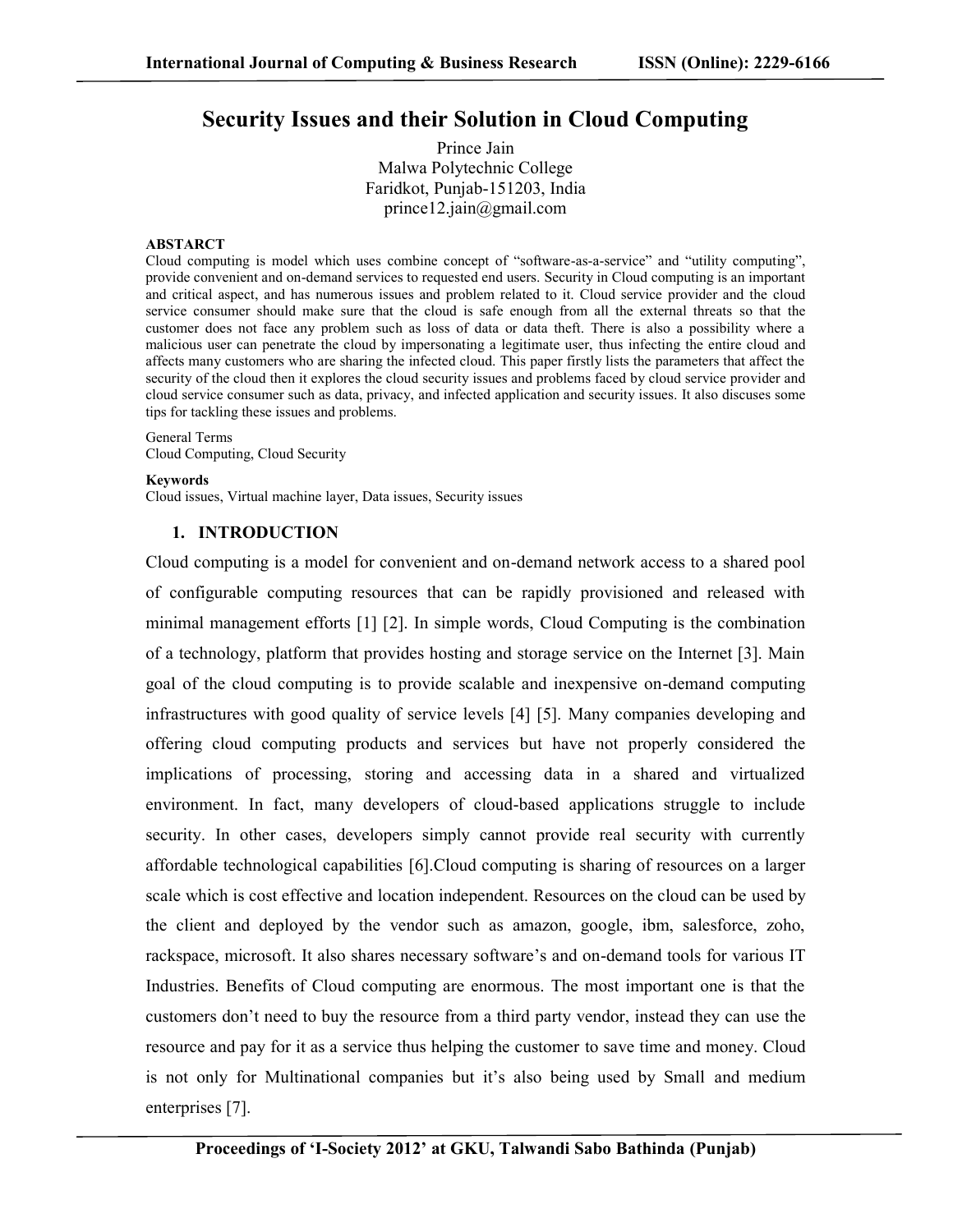The architecture of the Cloud Computing involves multiple cloud components interacting with each other about the various data they are holding on too, thus helping the user to get to the required data on a faster rate. When it comes to cloud it is more focused upon the frontend and the back end. The front end is the User who requires the data, whereas the backend is the numerous data storage device, server which makes the Cloud [7]. There are three types of cloud according to their usage. They are private cloud, public cloud and hybrid cloud. The private cloud is owned by a single organization and public clouds are shared on a larger scale. Private cloud provides better control and more flexibility. Hybrid cloud is a combination of Private cloud and Public Cloud which is used by most of the industries. The advantages of cloud computing may be very appealing but nothing is perfect. Cloud got many issues when it comes to security especially on Data theft, Data loss and Privacy [7]. This paper firstly lists the parameters that affect the security of the cloud in section 2. Section 3 explores the cloud security issues and problems faced by cloud service provider and cloud service consumer such as data, privacy, infected application and security issues. Section 4 discuses some of tips and tricks to tackle these issues.

## **2. Parameters affecting cloud security**

There are numerous security issues for cloud computing as it encompasses many technologies including networks, databases, operating systems, virtualization, resource scheduling, transaction management, load balancing, concurrency control and memory management [8].



#### **Figure 1: Parameter that affects cloud security**

Security issues for many of these systems and technologies are applicable to cloud computing. For example, the network that interconnects the systems in a cloud has to be secure. Furthermore, virtualization paradigm in cloud computing results in several security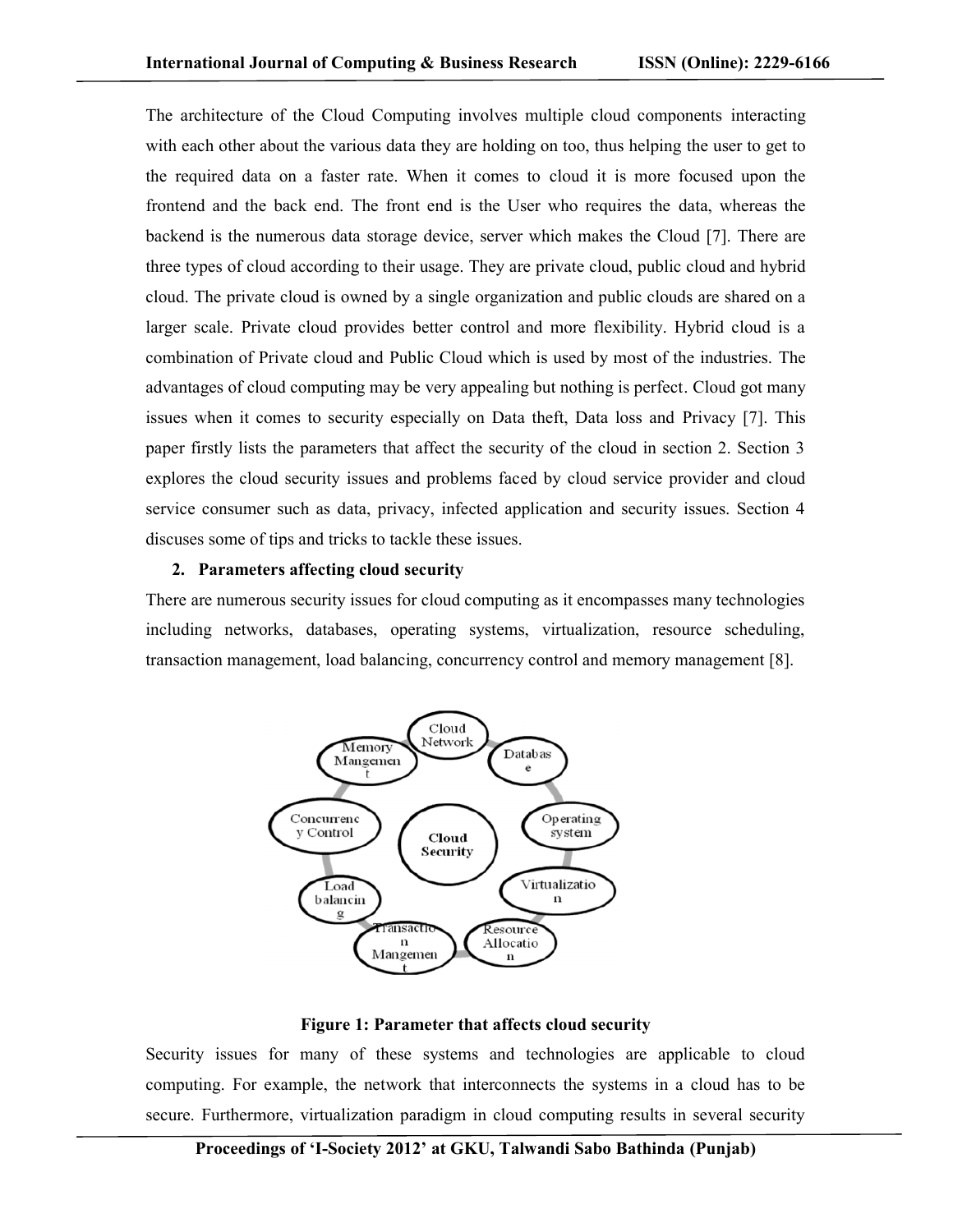concerns. For example, mapping the virtual machines to the physical machines has to be carried out securely. Data security involves encrypting the data as well as ensuring that appropriate policies are enforced for data sharing. In addition, resource allocation and memory management algorithms have to be secure. Finally, data mining techniques may be applicable to malware detection in clouds.

# **3. Security Issues faced by Cloud computing**

Whenever a discussion about cloud security is taken place there will be very much to do for it. The cloud service provider for cloud makes sure that the customer does not face any problem such as loss of data or data theft. There is also a possibility where a malicious user can penetrate the cloud by impersonating a legitimate user, there by infecting the entire cloud. This leads to affects many customers who are sharing the infected cloud [7]. There are four types of issues raise while discussing security of a cloud.

- 1. Data Issues
- 2. Privacy issues
- 3. Infected Application
- 4. Security issues



#### **Figure 2: Cloud Security Issues**

**Data Issues:** sensitive data in a cloud computing environment emerge as major issues with regard to security in a cloud based system. Firstly, whenever a data is on a cloud, anyone from anywhere anytime can access data from the cloud since data may be common, private and sensitive data in a cloud. So at the same time, many cloud computing service consumer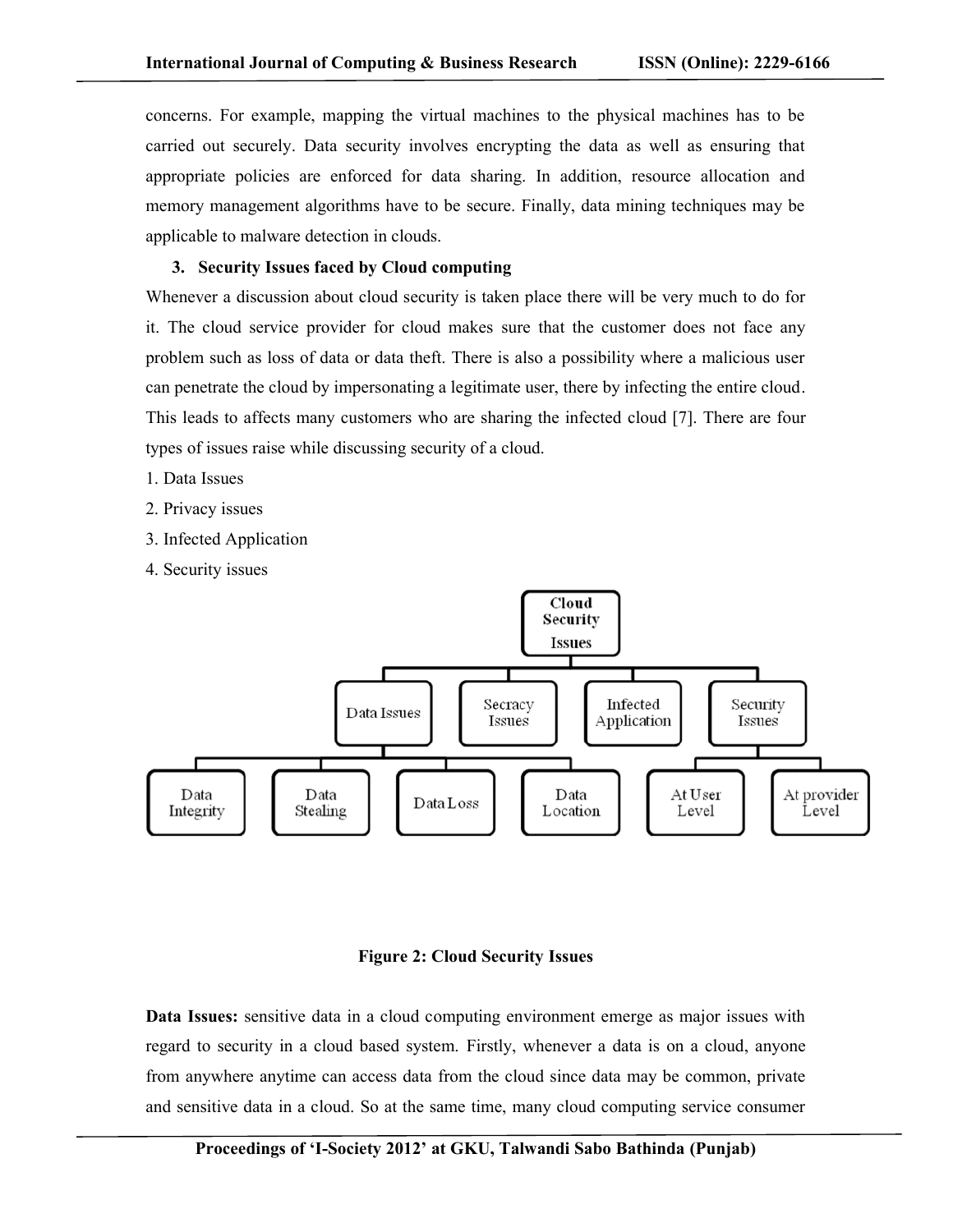and provider accesses and modify data. Thus there is a need of some data integrity method in cloud computing. Secondly, data stealing is a one of serious issue in a cloud computing environment. Many cloud service provider do not provide their own server instead they acquire server from other service providers due to it is cost affective and flexible for operation and cloud provider. So there is a much probability of data can be stolen from the external server. Thirdly, Data loss is a common problem in cloud computing. If the cloud computing service provider shut down his services due some financial or legal problem then there will be a loss of data for the user. Moreover, data can be lost or damage or corrupted due to miss happening, natural disaster, and fire. Due to above condition, data may not be accessesable to users. Fourthly, data location is one of the issues what requires focus in a cloud computing environment. Physical location of data storage is very important and crucial. It should be transparent to user and customer. Vendor does not reveal where all the data's are stored.

**Secrecy Issues:** The cloud computing service provider must make sure that the customer personal information is well secured from other providers, customer and user. As most of the servers are external, the cloud service provider should make sure who is accessing the data and who is maintaining the server so that it enable the provider to protect the customer's personal information.

**Infected Application:** cloud computing service provider should have the complete access to the server with all rights for the purpose of monitoring and maintenance of server. So this will prevent any malicious user from uploading any infected application onto the cloud which will severely affect the customer and cloud computing service.

**Security issues:** cloud computing security must be done on two levels. One is on provider level and another is on user level. Cloud computing service provider should make sure that the server is well secured from all the external threats it may come across. Even though the cloud computing service provider has provided a good security layer for the customer and user, the user should make sure that there should not be any loss of data or stealing or tampering of data for other users who are using the same cloud due to its action. A cloud is good only when there is a good security provided by the service provider to the user.

#### **4. Solutions and tips to cloud security Issues**

There is need for advanced and extended technologies, concepts and methods that provide secure server which leads to a secure cloud. For this a layered framework is available that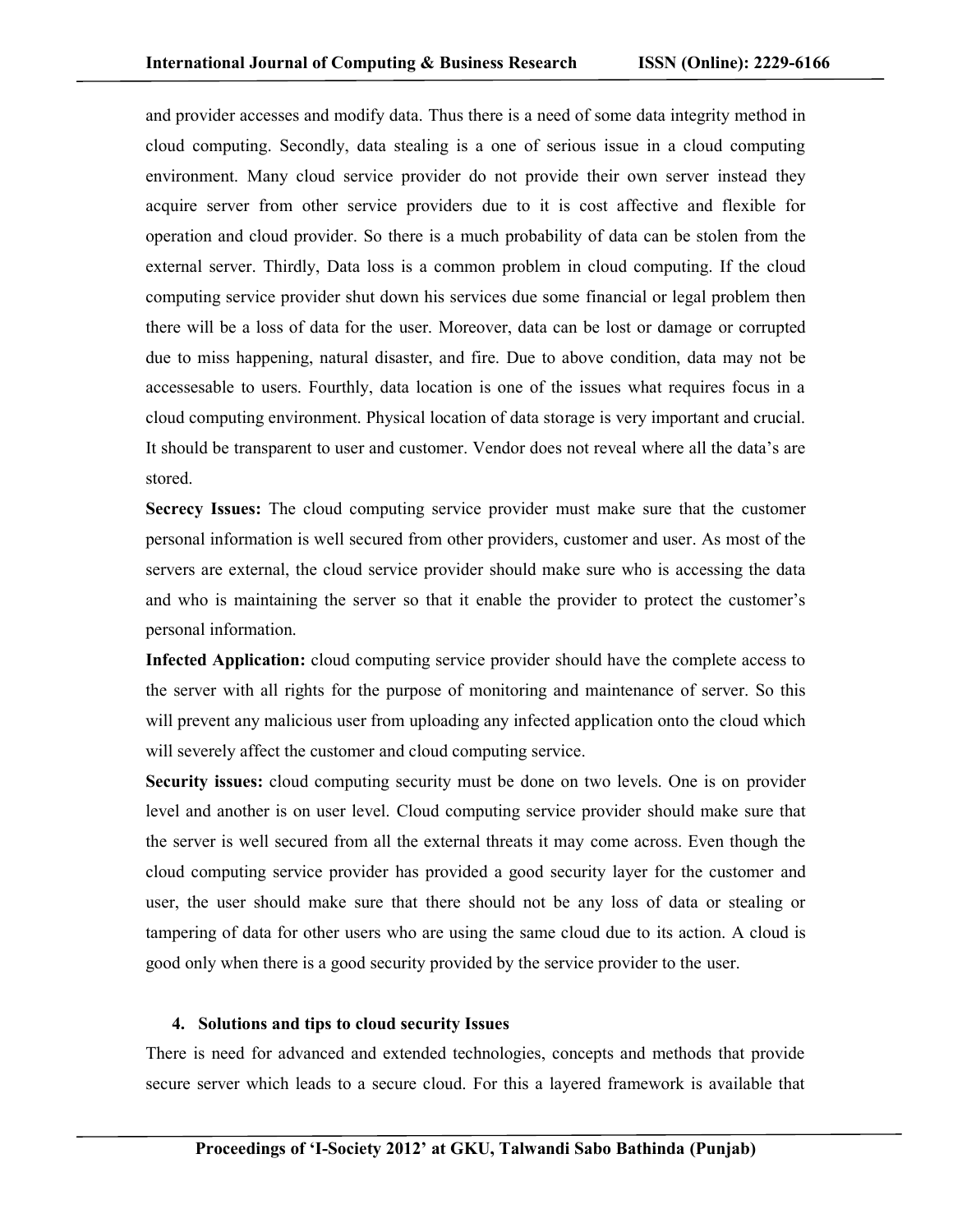assured security in cloud computing environment. It consists of four layers as shown in Figure 3 [8].



**Figure 3: Layered Framework for Cloud Security**

First layer is secure virtual machine layer. Second layer is cloud storage layer. This layer has a storage infrastructure which integrates resources from multiple cloud service providers to build a massive virtual storage system. Fourth layer is virtual network monitor layer. This layer combining both hardware and software solutions in virtual machines to handle problems such as key logger examining XEN [8].

However, there are several groups working and interested in developing standards and security for clouds. The Cloud Standards web site is collecting and coordinating information about cloud-related standards under development by other groups. The Cloud Security Alliance (CSA) is one of them. CSA gathers solution providers, non-profits and individuals to enter into discussion about the current and future best practices for information assurance in the cloud. Another group is Open Web Application Security Project (OWASP). OWASP maintains a list of vulnerabilities to cloud-based or Software as a Service deployment models which is updated as the threat landscape changes. The Open Grid Forum publishes documents to containing security and infrastructural specifications and information for grid computing developers and researchers.

There are some tips and tricks that cloud security solution providers should kept in mind when they delivers their service to cloud service consumer in a public cloud solution.

**Verify the access controls:** Set up data access control with rights and then verify these access controls by the cloud service provider whenever data is being used by cloud service consumer. To implement access control methods for consumer side, the cloud service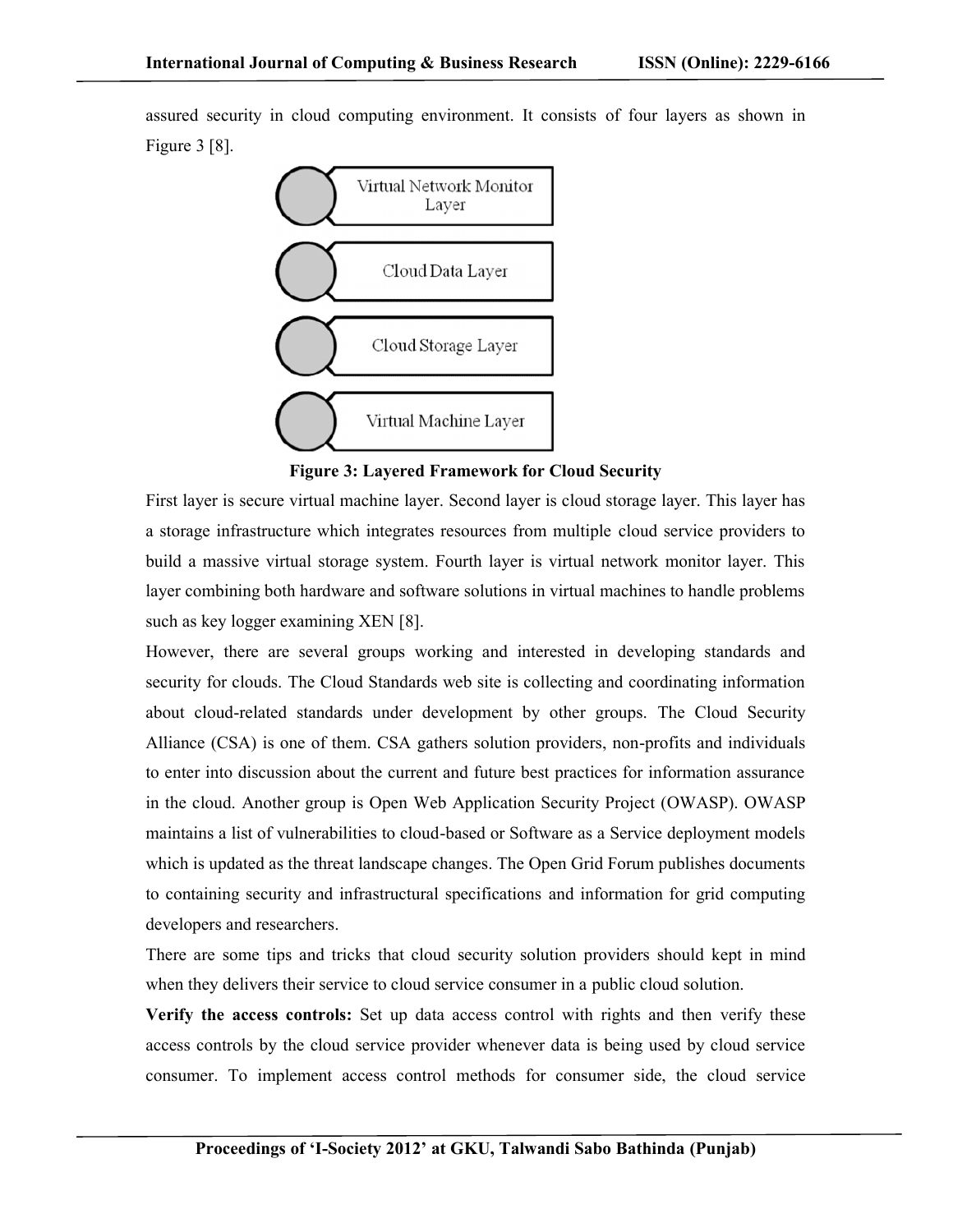provider must describe and ensure that the only authorized users can access the user or consumer's data.

**Control the consumer access devices:** Be sure the consumer's access devices or points such as Personal Computers, virtual terminals, gazettes, pamphlets and mobile phones are secure enough. The loss of an endpoint access device or access to the device by an unauthorized user can cancel even the best security protocols in the cloud. Be sure the user computing devices are managed properly and secured from malware functioning and supporting advanced authentication features.

**Monitor the Data Access:** cloud service providers have to assure about whom, when and what data is being accessed for what purpose. For example many website or server had a security complaint regarding snooping activities by many people such as listening to voice calls, reading emails and personal data etc.

**Share demanded records and Verify the data deletion:** If the user or consumer needs to report its compliance, then the cloud service provider will share diagrams or any other information or provide audit records to the consumer or user. Also verify the proper deletion of data from shared or reused devices. Many providers do not provide for the proper degaussing of data from drives each time the drive space is abandoned. Insist on a secure deletion process and have that process written into the contract [6].

**Security check events:** Ensure that the cloud service provider gives enough details about fulfillment of promises, break remediation and reporting contingency. These security events will describe responsibility, promises and actions of the cloud computing service provider.

## **5. CONCLUSION**

Both the cloud service provider and the customer should make sure that the cloud is safe enough from all the external threats, so there will be a strong and mutual understanding between the customer and the cloud service provider. The largest gaps between cloudsecurity practice and cloud-security research theory lies in the fact that the assumptions in the research leave out some very important differences between actual cloud security and virtual machine security. Research should be center on these gaps and differences and its removal. One of the pieces of the framework might be developing a way to monitor the cloud's management software, and another might be development of isolated processing for specific clients' applications. People's behavior can be tracked and monitored for instance whether people allow the automated patching software to run, or updating anti-virus software definitions, or whether people understand how to harden their virtual machines in the cloud.